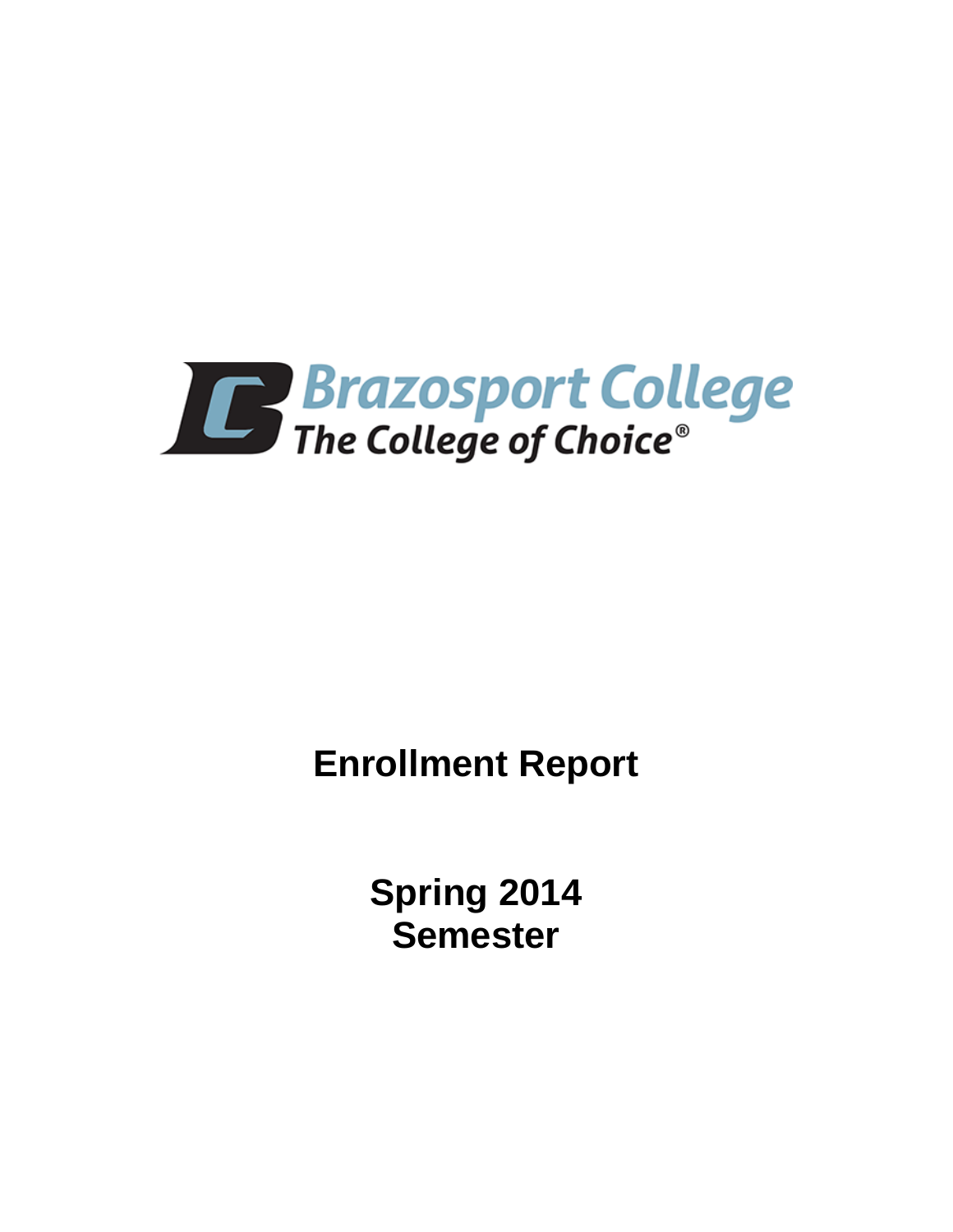# **Semester Report – Spring 2014 Table of Contents**

| Table 15B Enrollment by Department/Academic ProgramPage 7 |  |
|-----------------------------------------------------------|--|
|                                                           |  |
|                                                           |  |
|                                                           |  |
|                                                           |  |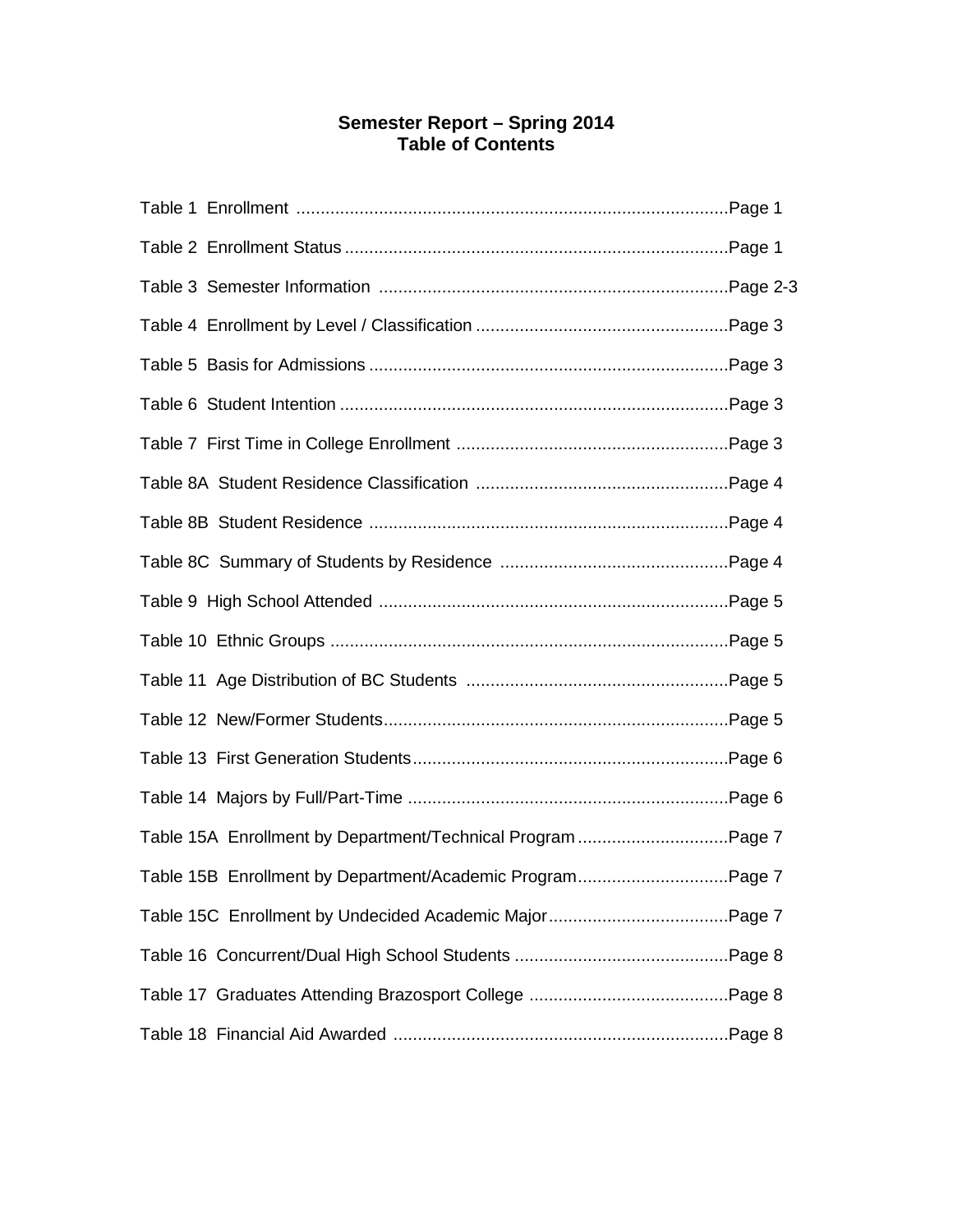# **Semester Report Spring 2014**

#### **Table 1 Enrollment**

#### **Credit Program**

| Campus – Regular Students      | 4.042 |
|--------------------------------|-------|
| Flexible Entry (36 Duplicated) |       |
| Total Enrolled (Unduplicated)  | 4.067 |

### **Non-Credit Program**

| Total Enrolled (From 12/5/13 through 5/10/14) | 919 |
|-----------------------------------------------|-----|
|-----------------------------------------------|-----|

#### **Total Headcount**

| Credit Program     | 4.042 |
|--------------------|-------|
| Non-credit Program | 919   |
| Grand Total        | 4.96' |

### **Full-time Student Equivalent**

| Full-time student equivalent (FTSE)                 |  |
|-----------------------------------------------------|--|
| Found by dividing total credit hours (30,939) by 12 |  |

**Table 2**

| <b>Enrollment Status</b> |  | <b>Part-Time / Full-Time</b> |
|--------------------------|--|------------------------------|
|                          |  |                              |

|               | <b>Full-Time</b> | Part-Time* | <b>Total</b> | %     |
|---------------|------------------|------------|--------------|-------|
| Male          | 460              | ,587       | 2,047        | 50.6  |
| Female        | 399              | 1,596      | 1,995        | 49.4  |
| Total         | 859              | 3,183      | 4,042        | 100.6 |
| $\frac{0}{0}$ | 21.3             | 78.7       | 100.0        |       |

\*Part-Time – Less than 12 semester hours in spring semester.

| <b>Enrollment Status</b> | Day Student / Night Student |      |
|--------------------------|-----------------------------|------|
|                          | No.                         | %    |
| Day                      | 1.696                       | 42.C |
| Night                    | 1,210                       | 29.9 |
| Both Day / Night         | 691                         | 17.1 |
| <b>Distance Learning</b> | 445                         | 11.C |
| Total                    | 4.042                       | 100. |

Note: Since distance learning classes are not classified as "Day" or "Night" classes, students enrolled in distance learning classes as well as traditional "day" or "night" classes are classified as day, night or both day/night students by their "majority" enrollment in these classes. Therefore, it is possible that distance learning students are included in the Day, Night and Both Day/Night totals if they are taking these traditional classes along with a distance learning class. However, students taking only distance learning classes will be classified as only distance learning students.

**For BC Employees: In order to get additional data or look at trends in the data over time, the Office of Institutional Research encourages use of a software package known as Zogotech to access student data. Contact Paula [\(paula.gentner@brazosport.edu\)](mailto:paula.gentner@brazosport.edu) or Cindy [\(Cindy.Ullrich@brazosport.edu\)](mailto:Cindy.Ullrich@brazosport.edu) and training can be arranged as needed through the Employee Development Center.**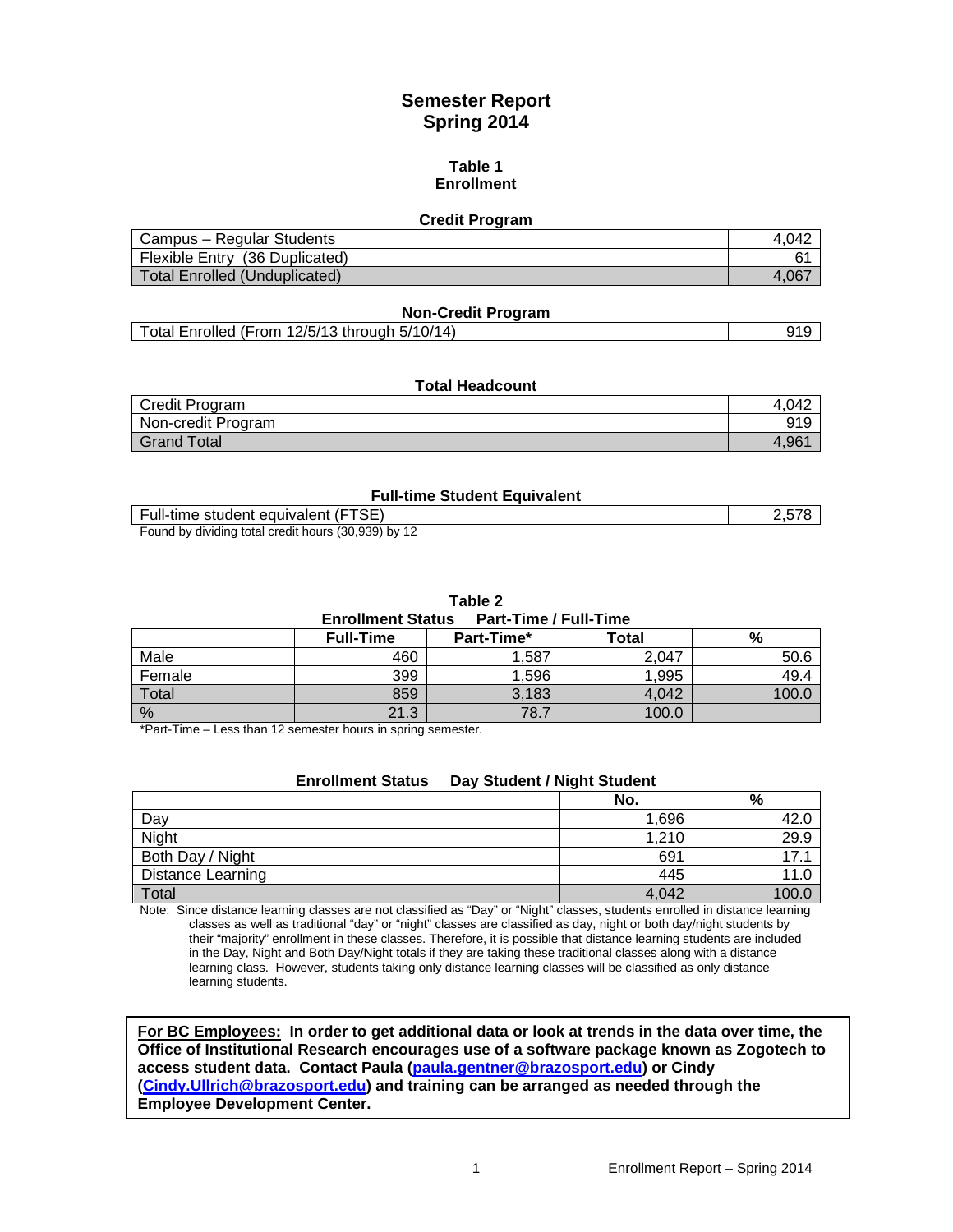# **Table 3 Semester Information**

| <b>Headcount</b>                                                    |                |       |       |  |
|---------------------------------------------------------------------|----------------|-------|-------|--|
| <b>Flexible Entry</b><br>Total<br><b>State Reports *</b><br>Regular |                |       |       |  |
| 4.103                                                               | 6 <sup>1</sup> | 4.067 | 4,067 |  |

\* Includes 36 duplicated counts

| <b>Semester Credit Hours</b>                |                                        |          |            |               |  |
|---------------------------------------------|----------------------------------------|----------|------------|---------------|--|
|                                             | <b>Vocational-</b><br><b>Technical</b> | Academic | <b>BAT</b> | <b>Totals</b> |  |
| Regular                                     | 9.789                                  | 19,992   | 825        | 30,606        |  |
| <b>Flexible Entry</b>                       | 333                                    |          | O          | 333           |  |
| Total                                       | 10,122                                 | 19,992   | 825        | 30,939        |  |
|                                             |                                        |          |            |               |  |
| In-District                                 | 8,955                                  | 13,478   |            | 22,433        |  |
| $\bigcap_{i=1}^n A_i$ $\bigcap_{i=1}^n A_i$ | $\overline{A}$                         | $C = 4$  | $\sim$     | 0.500         |  |

| Out-of-District                                                              | .167   | 6.514  | 825 | 8.506  |  |
|------------------------------------------------------------------------------|--------|--------|-----|--------|--|
| <b>Totals</b>                                                                | 10.122 | 19.992 | 825 | 30.939 |  |
| Note: In / Out-of-District status is determined by where a course is taught. |        |        |     |        |  |

#### **Semester Contact Hours**

|                       | <b>Vocational-</b><br><b>Technical</b> | Academic | <b>BAT</b> | Totals  |
|-----------------------|----------------------------------------|----------|------------|---------|
| Regular               | 266.032                                | 362,352  | 13.200     | 641.584 |
| <b>Flexible Entry</b> | 7.152                                  |          |            | 7.152   |
| Total                 | 273,184                                | 362,352  | 13.200     | 648,736 |

| In-District     | 239.968 | 252.352 |        | 492.320 |
|-----------------|---------|---------|--------|---------|
| Out-of-District | 33.216  | 110.000 | 13.200 | 156.416 |
| <b>Totals</b>   | 273,184 | 362.352 | 13.200 | 648.736 |

Note: In / Out-of-District status is determined by where a course is taught.

#### **Semester Credit Hours By Student Tuition Residency Code**

| <b>Protocolly idition its significant</b> |            |               |  |  |
|-------------------------------------------|------------|---------------|--|--|
| <b>Vocational-</b>                        | Academic - |               |  |  |
| Technical                                 | <b>BAT</b> | <b>Totals</b> |  |  |
| 5,650                                     | 12,535     | 18,185        |  |  |
| 4.472                                     | 8.282      | 12.754        |  |  |
| 10.122                                    | 20,817     | 30,939        |  |  |
|                                           | .<br>.     |               |  |  |

Note: BAT hours are included in Academic credit hours.

#### **Semester Contact Hours By Student Tuition Residency Code**

|                 | <b>Vocational-</b> | Academic-  |               |
|-----------------|--------------------|------------|---------------|
|                 | <b>Technical</b>   | <b>BAT</b> | <b>Totals</b> |
| In-District     | 152.282            | 218.041    | 370.323       |
| Out-of-District | 120.902            | 157.511    | 278.413       |
| Totals          | 273,184            | 375,552    | 648.736       |

Note: BAT hours are included in Academic contact hours.

#### **Distance Learning Semester Contact Hours**

| Internet   | EQ<br>111<br>0.504         |
|------------|----------------------------|
| <b>VCT</b> | 2.22 <sub>A</sub><br>2,224 |
| Total      | 113.808                    |

Note: These contact hour totals do not include hybrid / blended course hours.

The distance learning contact hours are included in semester contact hours.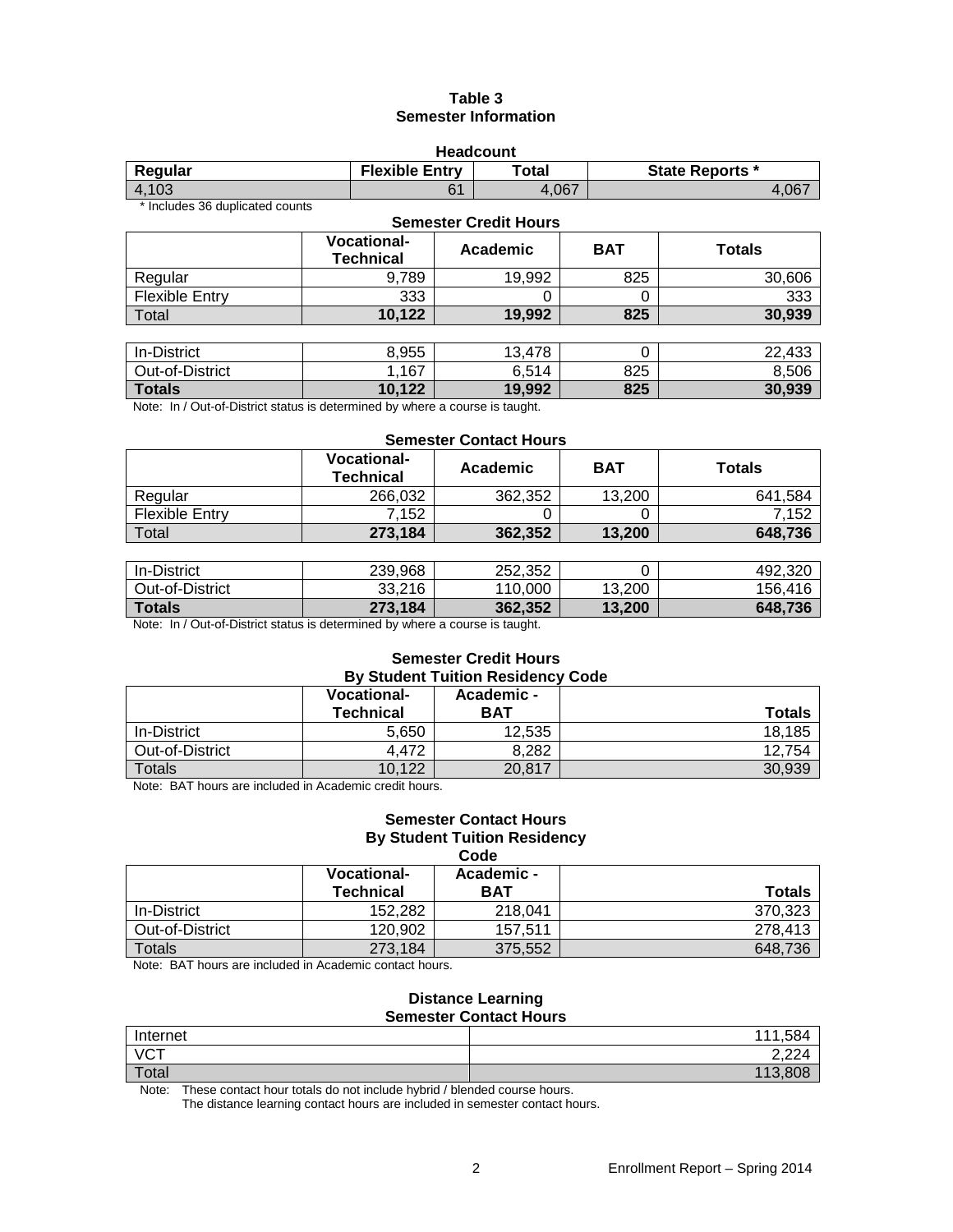### **Table 3 Semester Information Contact hours** *NOT* **funded**

| Developmental Hours               | 880   |
|-----------------------------------|-------|
| Academic Hours (Three-peat rule)  | 7.024 |
| Technical Hours (Three-peat rule) | 336   |
| $\tau$ <sub>otal</sub>            | 8.24C |

| Table 4                                     |  |  |  |  |
|---------------------------------------------|--|--|--|--|
| <b>Enrollment by Level / Classification</b> |  |  |  |  |

|                                         | Male  | Female | Total | %     |
|-----------------------------------------|-------|--------|-------|-------|
| Freshman: First Yr (less than 30 hours) | 1,363 | 1,305  | 2.668 | 66.0  |
| Sophomore: Second Yr (30-71 hours)      | 540   | 541    | 1.081 | 26.7  |
| Unclassified (72 or more hours)         | 144   | 149    | 293   | 7.3   |
| Total                                   | 2.047 | 1,995  | 4.042 | 100.C |

Note: BC Classification hours changed to match THECB classification.

## **Table 5**

# **Basis for Admissions for Student Body**

|                             | No.   | %     |
|-----------------------------|-------|-------|
| <b>High School Graduate</b> | 585   | 14.5  |
| Individual Approval         | 1,037 | 25.6  |
| G.E.D.                      | 134   | 3.3   |
| <b>Former Student</b>       | 1,984 | 49.1  |
| College Transfer            | 302   | 7.5   |
| Total                       | 4,042 | 100 C |

### **Table 6 Student Intention Why Students Attend Brazosport College**

|                                  | No.   | %     |
|----------------------------------|-------|-------|
| Earn Bachelor's (BAT) Degree     | 6     | 0.1   |
| Earn an Associate's Degree       | 1,864 | 46.1  |
| Earn a Certificate               | 727   | 18.0  |
| <b>Earn Credits for Transfer</b> | 936   | 23.2  |
| <b>Job Skills</b>                | 9     | 0.2   |
| <b>Personal Enrichment</b>       | 44    | 1.1   |
| Did Not Respond                  | 456   | 11.3  |
| Total                            | 4.042 | 100.0 |

#### **Table 7 First Time in College Enrollment**

| <b>THOL THIS IN OURGO EMPIRION</b> |            |                    |  |
|------------------------------------|------------|--------------------|--|
|                                    | No.        | $\mathbf{0}$<br>70 |  |
| Male                               | 210<br>∠⊥∪ |                    |  |
| Female                             | ר פ        | ◡ ・・               |  |
| Total                              | 107<br>40, |                    |  |

Note: FTIC excludes transfer students.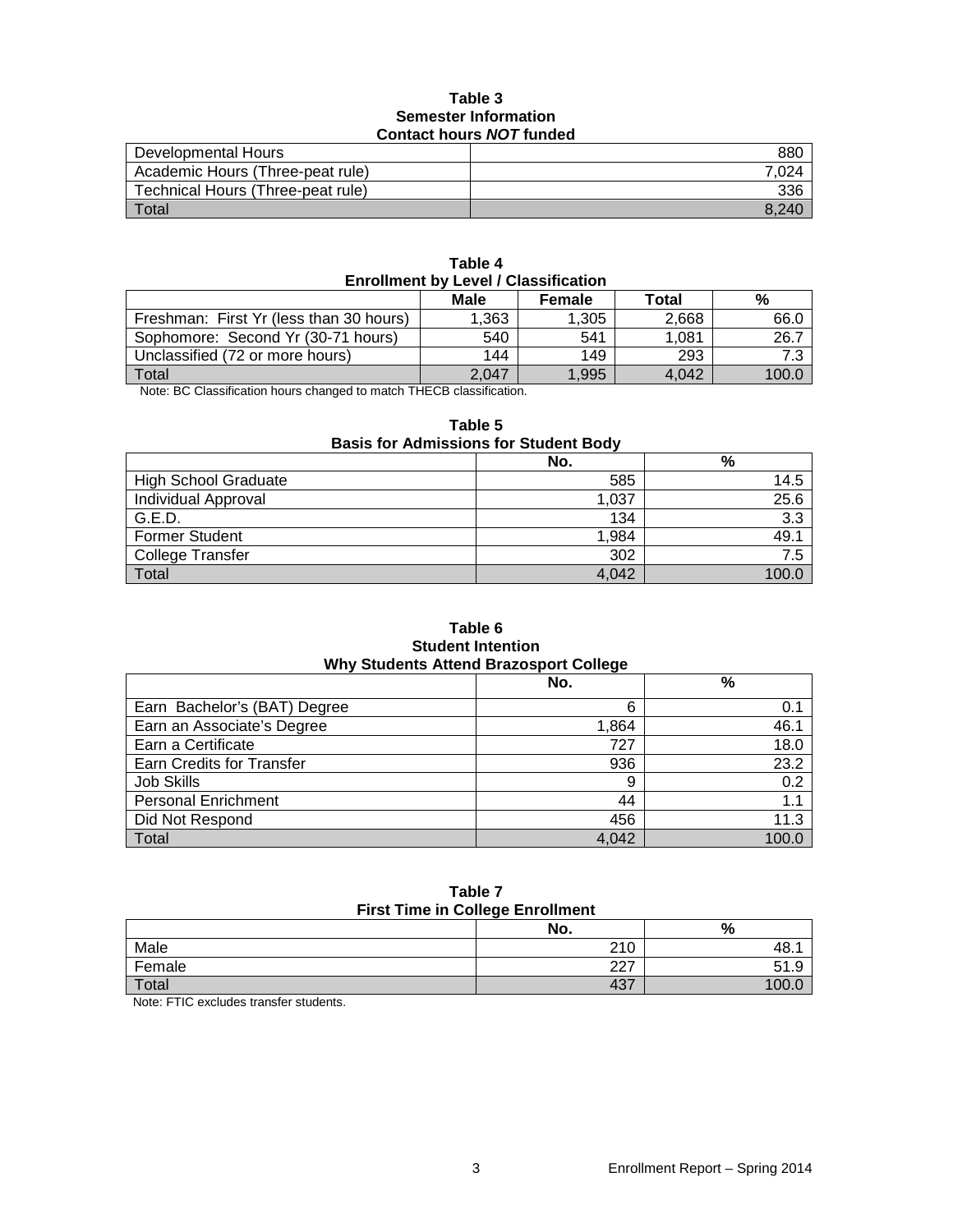| <b>Student Residence Classification</b> |       |       |  |  |
|-----------------------------------------|-------|-------|--|--|
|                                         | No.   | %     |  |  |
| In-District                             | 2,387 | 59.1  |  |  |
| Out-of-District                         | 1,625 | 40.2  |  |  |
| Out-of-State                            | 26    | 0.6   |  |  |
| Foreign                                 |       |       |  |  |
| Total                                   | 4.042 | 100.0 |  |  |

**Table 8A Student Residence Classification**

## **Table 8B Student Residence**

| <b>City</b>            | No.   | $\%$  |
|------------------------|-------|-------|
| Angleton               | 652   | 16.1  |
| <b>Brazoria</b>        | 324   | 8.0   |
| Clute                  | 616   | 15.2  |
| Danbury                | 41    | 1.0   |
| Freeport               | 487   | 12.0  |
| Lake Jackson           | 1,309 | 32.5  |
| Sweeny                 | 198   | 4.9   |
| West Columbia          | 161   | 4.0   |
| <b>Other Residence</b> | 254   | 6.4   |
| <b>Total Students</b>  | 4,042 | 100.0 |

**Table 8C Summary of Students by Residence**

| <b>Residence</b>         | No.   | $\frac{9}{6}$ |
|--------------------------|-------|---------------|
| <b>Bosque County</b>     |       | .02%          |
| <b>Brazoria County</b>   | 3,865 | 95.62%        |
| <b>DeWitt County</b>     | 1     | .02%          |
| Fort Bend County         | 10    | .25%          |
| <b>Galveston County</b>  | 18    | .45%          |
| <b>Harris County</b>     | 21    | .52%          |
| <b>Hidalgo County</b>    | 3     | .07%          |
| Jackson County           | 1     | .02%          |
| Jefferson County         | 1     | .02%          |
| Matagorda County         | 84    | 2.08%         |
| <b>Refugio County</b>    | 1     | .02%          |
| <b>Swisher County</b>    | 1     | .02%          |
| <b>Waller County</b>     | 1     | .02%          |
| <b>Washington County</b> | 1     | .02%          |
| <b>Wharton County</b>    | 3     | .07%          |

| <b>Residence</b>        | No.   | %      | <b>Residence</b>         | No.            | $\%$    |
|-------------------------|-------|--------|--------------------------|----------------|---------|
| <b>Bosque County</b>    | 1     | .02%   | Alaska                   | 1              | .02%    |
| Brazoria County         | 3,865 | 95.62% | California               | 7              | .17%    |
| DeWitt County           | 1     | .02%   | Florida                  | 1              | .02%    |
| Fort Bend County        | 10    | .25%   | Georgia                  | 1              | .02%    |
| <b>Galveston County</b> | 18    | .45%   | Idaho                    | 1              | .02%    |
| <b>Harris County</b>    | 21    | .52%   | Indiana                  | 1              | .02%    |
| <b>Hidalgo County</b>   | 3     | .07%   | Louisiana                | 4              | .10%    |
| Jackson County          | 1     | .02%   | Maryland                 | 1              | .02%    |
| Jefferson County        | 1     | .02%   | Michigan                 | 1              | .02%    |
| Matagorda County        | 84    | 2.08%  | Missouri                 | 1              | .02%    |
| Refugio County          | 1     | .02%   | New Mexico               | $\overline{4}$ | .10%    |
| <b>Swisher County</b>   | 1     | .02%   | North Carolina           | 1              | .02%    |
| <b>Waller County</b>    | 1     | .02%   | South Carolina           | 1              | .02%    |
| Washington County       | 1     | .02%   | Tennessee                | 1              | .02%    |
| <b>Wharton County</b>   | 3     | .07%   |                          |                |         |
|                         |       |        | Peoples Repulic of China | 1              | .02%    |
|                         |       |        | Mexico                   | $\overline{2}$ | .05%    |
|                         |       |        | Viet Nam, North          | 1              | .02%    |
|                         |       |        | <b>Total</b>             | 4,042          | 100.00% |

Includes students that pay C & D coded tuition.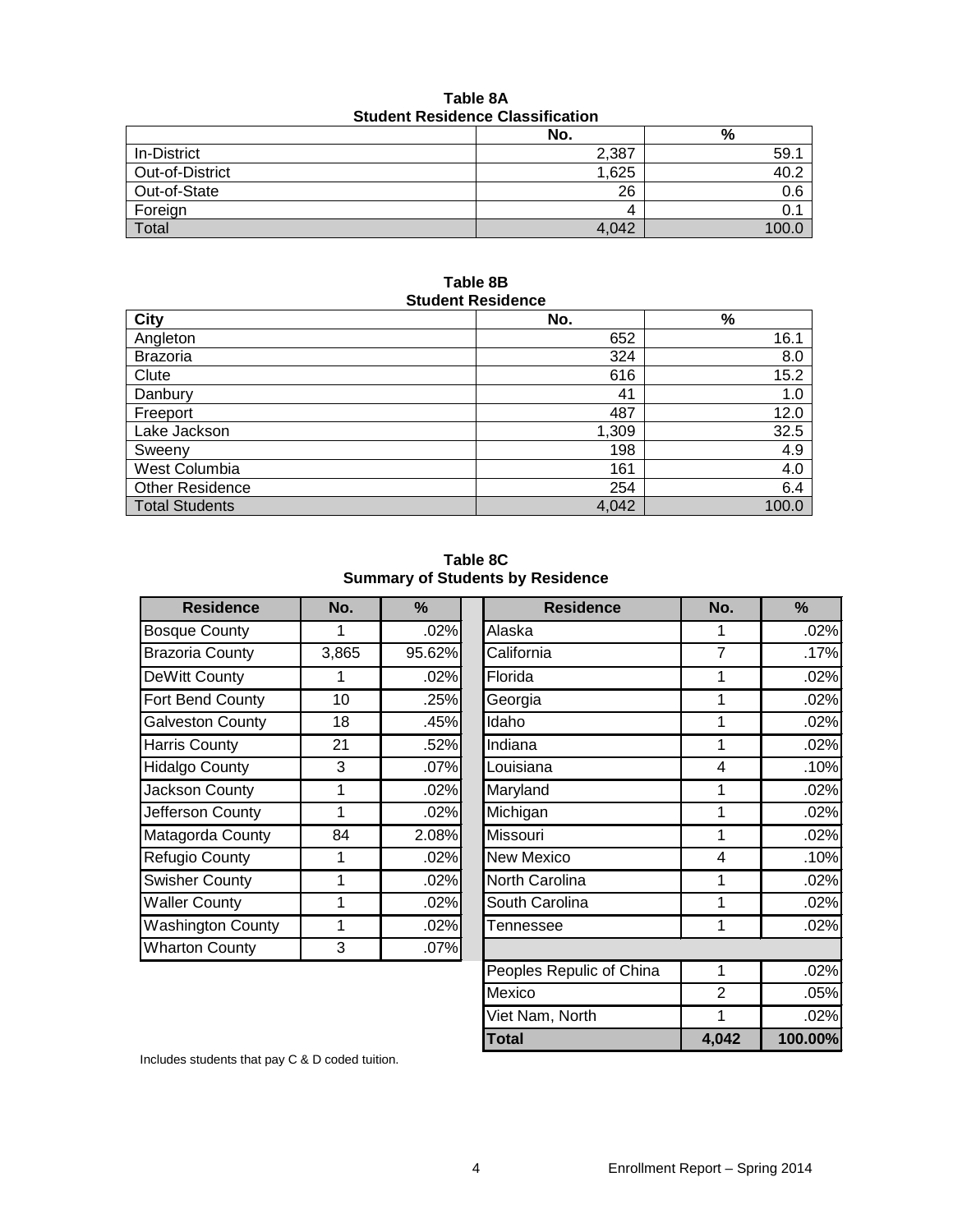| <b>HIGH SCHOOL ALLOHUEU</b>        |       |       |  |  |
|------------------------------------|-------|-------|--|--|
| <b>School</b>                      | No.   | $\%$  |  |  |
| Angleton                           | 540   | 13.4  |  |  |
| <b>Brazosport</b>                  | 462   | 11.4  |  |  |
| <b>Brazosport Christian School</b> | 10    | 0.2   |  |  |
| <b>Brazoswood</b>                  | 1,217 | 30.1  |  |  |
| Columbia                           | 344   | 8.5   |  |  |
| Danbury                            | 40    | 1.0   |  |  |
| Sweeny                             | 312   | 7.7   |  |  |
| <b>Other Schools</b>               | 708   | 17.6  |  |  |
| No School Assigned                 | 409   | 10.1  |  |  |
| <b>Total Students</b>              | 4,042 | 100.0 |  |  |

**Table 9 High School Attended**

**Table 10**

| <b>Ethnic Groups</b>             |       |       |  |  |
|----------------------------------|-------|-------|--|--|
| Race                             | No.   | $\%$  |  |  |
| White                            | 2,311 | 57.2  |  |  |
| <b>Black</b>                     | 306   | 7.6   |  |  |
| Hispanic                         | 1,362 | 33.7  |  |  |
| Asian                            | 45    | 1.2   |  |  |
| American Indian / Alaskan Native | 14    | 0.3   |  |  |
| Non-Resident Alien               | 2     | 0.0   |  |  |
| Native Hawaiian / Other Pacific  |       | 0.0   |  |  |
| Islander                         |       |       |  |  |
| Race Unknown                     |       | 0.0   |  |  |
| Total                            | 4,042 | 100.0 |  |  |

## **Table 11 Age Distribution of BC Students**

|                       | $1.9$ - $-1.0$ $-1.0$ and $-1.0$ $-1.0$ $-1.0$ |       |
|-----------------------|------------------------------------------------|-------|
| Age                   | No.                                            | %     |
| Under 18              | 644                                            | 15.9  |
| $18 - 21$             | 1,407                                          | 34.8  |
| 22-25                 | 619                                            | 15.3  |
| 26-29                 | 467                                            | 11.6  |
| 30-37                 | 510                                            | 12.6  |
| 38 and above          | 395                                            | 9.8   |
| Total                 | 4,042                                          | 100.0 |
| $-247$<br>Average Age |                                                |       |

Average Age  $= 24.7$ Median Age  $= 21.0$ 

#### **Table 12 New / Former Students**

| <b>NEW / FUILIEL SLUUEIILS</b><br>No.<br>% |       |     |  |  |
|--------------------------------------------|-------|-----|--|--|
| <b>Former Students</b>                     | 3,525 |     |  |  |
| <b>New Students</b>                        | 517   |     |  |  |
| Total                                      | 4.042 | 100 |  |  |

Note: New students include transfer students.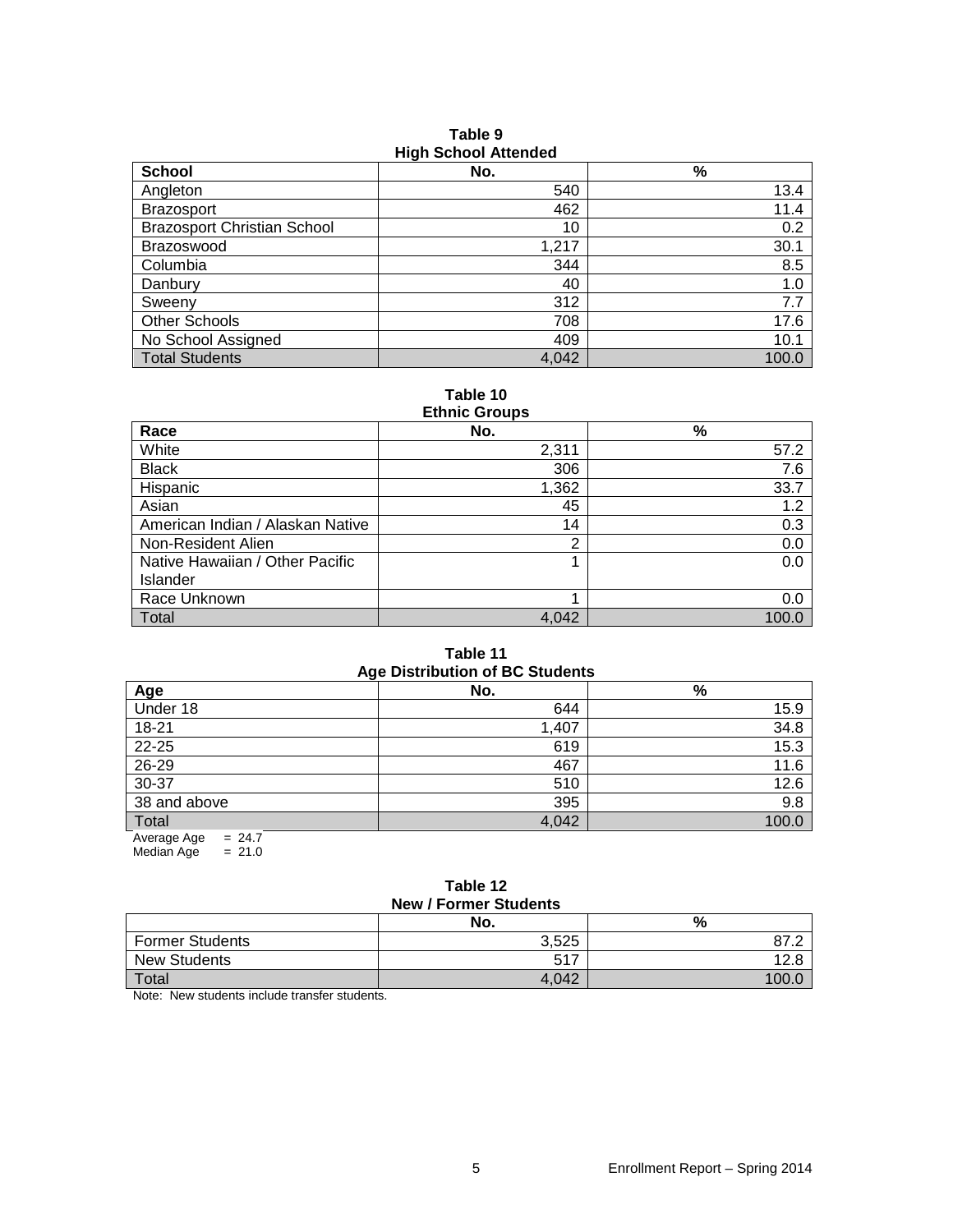## **Table 13 First Generation Students**

|                                 | No. | %    |  |  |
|---------------------------------|-----|------|--|--|
| <b>First Generation Student</b> | 219 | 42.4 |  |  |
| Not First Generation Student    | 160 | 30.9 |  |  |
| No response in mother's or      | 138 | 26.7 |  |  |
| father's education level        |     |      |  |  |
| Total                           | 517 |      |  |  |

Note: First generation students include only new students.

A first generation student is defined by both parents' education level below a Baccalaureate Degree.

## **Table 14 Majors by Full / Part-Time**

#### **Academic**

|       | No.   | %     |
|-------|-------|-------|
| Full  | 319   | 24.6  |
| Part  | 980   | 75.4  |
| Total | 1,299 | 100.0 |

### **Vocational - Technical**

|       | No.               | %                   |
|-------|-------------------|---------------------|
| Full  | 247<br>، ر ب      | $\cap$<br>-<br>20.1 |
| Part  | 1.010<br>ن ا ے, ا | 79.3                |
| Total | 1,530             | <b>100</b>          |

#### **Undecided – Academic**

|       | No.  | %          |
|-------|------|------------|
| Full  | 182  | 16.9       |
| Part  | 892  | nn.<br>83. |
| Total | ,074 |            |

# **Bachelor's in Applied Technology**

|                    | No.            | %     |
|--------------------|----------------|-------|
| Full               | 4 <sup>1</sup> | 29.5  |
| Part               | 98             | 70.5  |
| Total              | 139            | 100.0 |
| <b>Grand Total</b> | 4,042          | 100.0 |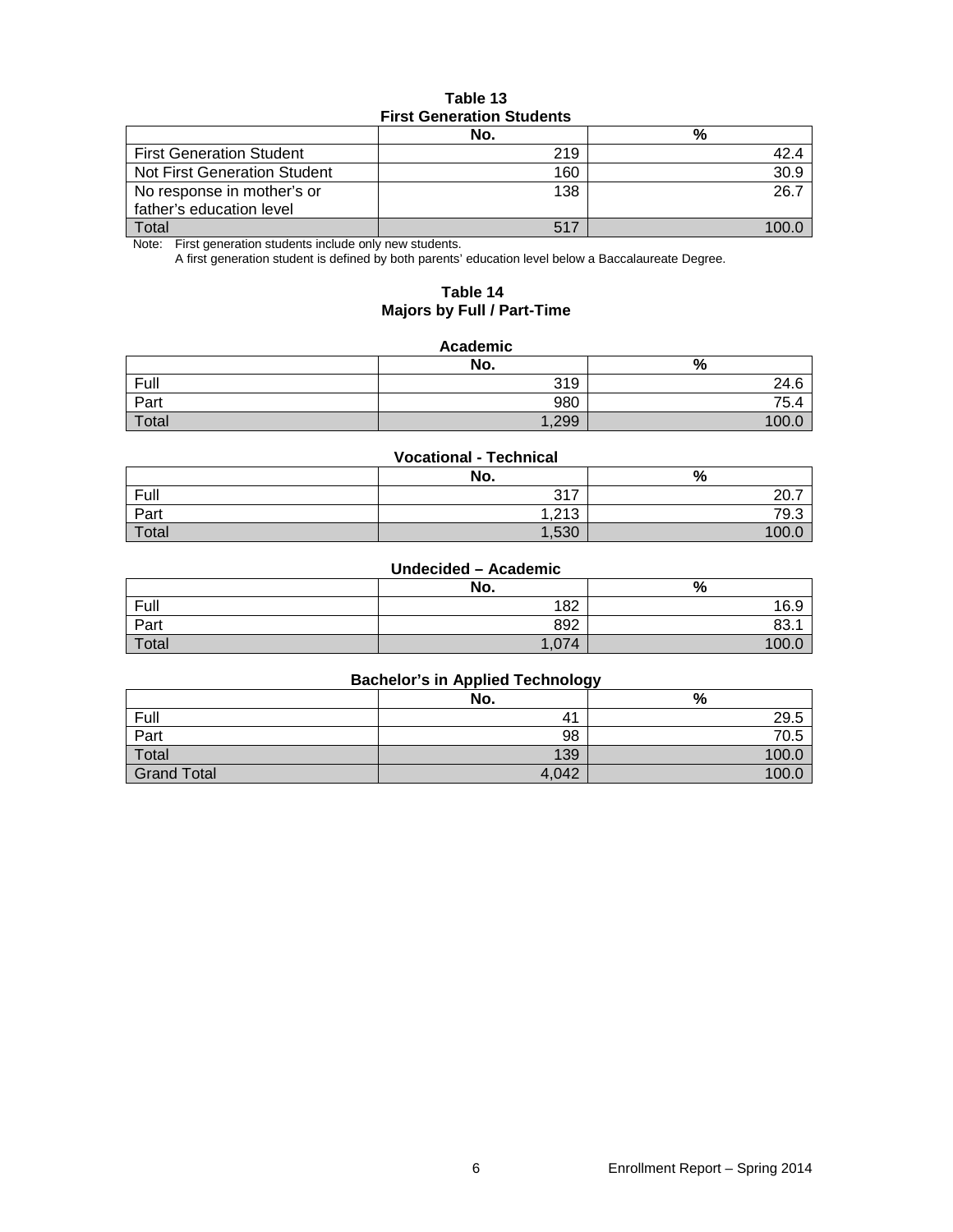## **Table 15A Enrollment by Department**

|              |                 |                 | <b>Technical Programs</b>      |                |                  |              |
|--------------|-----------------|-----------------|--------------------------------|----------------|------------------|--------------|
|              | <b>Total</b>    | <b>Semester</b> | <b>Contact</b><br><b>Hours</b> |                |                  |              |
|              | <b>Students</b> | <b>Hours</b>    | Lec/Lab                        | Co-op          | <b>Practicum</b> | <b>FTSE</b>  |
| <b>ACNT</b>  | 94              | 153             | 3,200                          |                |                  |              |
| <b>ARCE</b>  | 28              | 42              | 896                            |                |                  | 12.75        |
| <b>AUMT</b>  | 80              | 158             |                                | 640            |                  | 3.50         |
| <b>BMGT</b>  | 46              | 138             | 5,184                          |                |                  | 13.17        |
| <b>CDEC</b>  | 22              | 51              | 2,208<br>2,256                 | 1,600          |                  | 11.50        |
| <b>CJLE</b>  | 104             | 260             | 8,320                          |                |                  | 4.25         |
| <b>CJSA</b>  | 17              | 51              |                                |                | 672              | 21.67        |
| <b>CNBT</b>  | 229             |                 | 1,392                          |                |                  | 4.25         |
| <b>CTEC</b>  | 218             | 387<br>436      | 13,776<br>16,016               | 7,040<br>8,960 |                  | 32.25        |
| <b>DFTG</b>  | 350             |                 |                                |                |                  | 36.33        |
| <b>ELPT</b>  | 448             | 525<br>767      | 15,104                         | 4,160          |                  | 43.75        |
| <b>ELTN</b>  | 32              | 48              | 15,536                         |                |                  | 63.92        |
| <b>EMSP</b>  | 114             | 218             | 5,376<br>8,272                 | 5,120          |                  | 4.00         |
| <b>EPCT</b>  | 39              | 89              |                                |                |                  | 18.17        |
| <b>HART</b>  | 135             | 257             | 1,424                          | 1,280          |                  | 7.42         |
| <b>HITT</b>  | 71              | 213             | 6,208<br>3,408                 |                |                  | 21.42        |
| <b>IMED</b>  | 20              | 30              | 640                            |                |                  | 17.75        |
| <b>INTC</b>  | 358             | 663             | 12,912                         |                |                  | 2.50         |
| <b>ITNW</b>  | 36              | 61              | 1,264                          |                |                  | 55.25        |
| <b>ITSC</b>  | 156             | 263             | 6,336                          | 960            |                  | 5.08         |
| <b>ITSE</b>  | 50              | 100             | 2,000                          |                |                  | 21.92        |
| <b>ITSW</b>  | 18              | 27              | 576                            |                |                  | 8.33<br>2.25 |
| <b>ITSY</b>  | 22              | 33              | 704                            |                |                  | 2.75         |
| <b>MCHN</b>  | 410             | 642             | 24,288                         | 12,800         |                  | 53.50        |
| <b>MRKG</b>  | 14              | 42              | 672                            |                |                  | 3.50         |
| <b>NDTE</b>  | 30              | 45              | 960                            |                |                  | 3.75         |
| <b>NUCP</b>  | 34              | 76              | 1,424                          |                |                  | 6.33         |
| <b>OSHT</b>  | 120             | 361             | 9,520                          | 4,160          |                  | 30.08        |
| PFPB         | 116             | 174             | 4,800                          | 1,280          |                  | 14.50        |
| <b>POFI</b>  | 80              | 120             | 5,504                          | 2,880          |                  | 10.00        |
| <b>POFT</b>  | 160             | 240             | 5,600                          |                |                  | 20.00        |
| <b>PTAC</b>  | 915             | 2,234           | 44,560                         |                |                  | 186.17       |
| <b>RNSG</b>  | 131             | 390             | 16,736                         |                |                  | 32.50        |
| <b>TECM</b>  | 68              | 136             | 2,720                          |                |                  | 11.33        |
| <b>VNSG</b>  | 110             | 198             | 5,104                          |                |                  | 16.50        |
| <b>WLDG</b>  | 228             | 435             | 17,088                         | 1,280          |                  | 36.25        |
| <b>Total</b> | 5,103           | 10,063          | 271,984                        | 52,160         | 672              |              |

Note: Enrollment may be duplicated.

FTSE = spring semester hours divided by 12.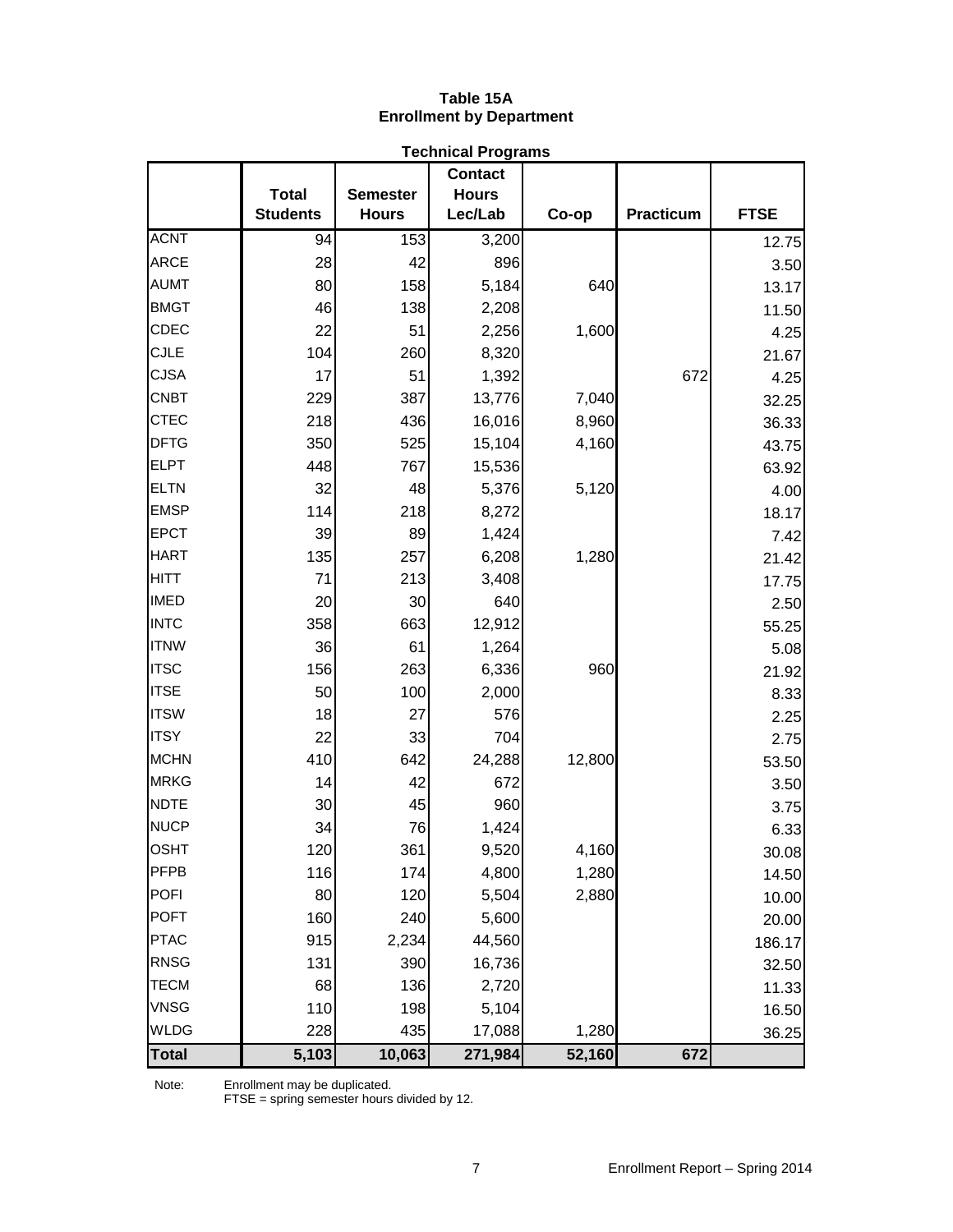# **Table 15B Enrollment by Department**

| <b>Academic Programs</b> |                                 |                                 |                                           |          |                  |             |
|--------------------------|---------------------------------|---------------------------------|-------------------------------------------|----------|------------------|-------------|
|                          | <b>Total</b><br><b>Students</b> | <b>Semester</b><br><b>Hours</b> | <b>Contact</b><br><b>Hours</b><br>Lec/Lab | Co-op    | <b>Practicum</b> | <b>FTSE</b> |
| <b>ACCT</b>              | 128                             | 256                             | 4,096                                     |          |                  | 21.33       |
| <b>ARTS</b>              | 251                             | 603                             | 12,048                                    |          |                  | 50.25       |
| <b>BCIS</b>              | 408                             | 816                             | 16,320                                    |          |                  | 68.00       |
| <b>BIOL</b>              | 939                             | 1,917                           | 45,616                                    |          |                  | 159.75      |
| <b>BUSI</b>              | 29                              | 87                              | 1,392                                     |          |                  | 7.25        |
| <b>CHEM</b>              | 450                             | 900                             | 20,560                                    |          |                  | 75.00       |
| cosc                     | 16                              | 24                              | 640                                       |          |                  | 2.00        |
| CRIJ                     | 66                              | 198                             | 3,168                                     |          |                  | 16.50       |
| <b>DRAM</b>              | 27                              | 48                              | 1,536                                     |          |                  | 4.00        |
| <b>ECON</b>              | 117                             | 351                             | 5,616                                     |          |                  | 29.25       |
| <b>EDUC</b>              | 48                              | 72                              | 1,536                                     |          |                  | 6.00        |
| <b>ENGL</b>              | 837                             | 2,355                           | 38,976                                    |          |                  | 196.25      |
| <b>ENVR</b>              | 34                              | 68                              | 1,632                                     |          |                  | 5.67        |
| <b>GEOG</b>              | 18                              | 54                              | 864                                       |          |                  | 4.50        |
| GOVT                     | 450                             | 1,348                           | 21,568                                    |          |                  | 112.33      |
| <b>HIST</b>              | 585                             | 1,755                           | 28,080                                    |          |                  | 146.25      |
| <b>HUMA</b>              | 208                             | 624                             | 9,984                                     |          |                  | 52.00       |
| <b>MATH</b>              | 1,299                           | 3,156                           | 56,880                                    |          |                  | 263.00      |
| <b>MUAP</b>              | 32                              | 32                              | 512                                       |          |                  | 2.67        |
| <b>MUEN</b>              | 50                              | 50                              | 2,912                                     |          |                  | 4.17        |
| <b>MUSI</b>              | 171                             | 415                             | 7,104                                     |          |                  | 34.58       |
| <b>PHYS</b>              | 100                             | 200                             | 4,800                                     |          |                  | 16.67       |
| <b>PSYC</b>              | 813                             | 2,439                           | 39,024                                    |          |                  | 203.25      |
| SOCI                     | 148                             | 444                             | 7,104                                     |          |                  | 37.00       |
| <b>SPAN</b>              | 42                              | 84                              | 1,680                                     |          |                  | 7.00        |
| <b>SPCH</b>              | 341                             | 1,023                           | 16,368                                    |          |                  | 85.25       |
| <b>TECA</b>              | 90                              | 162                             | 3,168                                     |          |                  | 13.50       |
| <b>TMGT</b>              | 271                             | 813                             | 13,008                                    |          |                  | 67.75       |
| <b>Total</b>             | 7,968                           | 20,294                          | 366,192                                   | $\bf{0}$ | $\mathbf 0$      |             |
| <b>Grand Total</b>       | 13,071                          | 30,357                          | 638,176                                   | 52,160   | 672              |             |

Note: Enrollment may be duplicated.

FTSE = spring semester hours divided by 12.

| Table 15C                                     |  |  |  |  |
|-----------------------------------------------|--|--|--|--|
| <b>Enrollment by Undecided Academic Major</b> |  |  |  |  |

| <b>Hegis Code</b> | <b>Major</b>         | <b>Students</b> |
|-------------------|----------------------|-----------------|
| 6950              | Undecided - Academic | 074             |